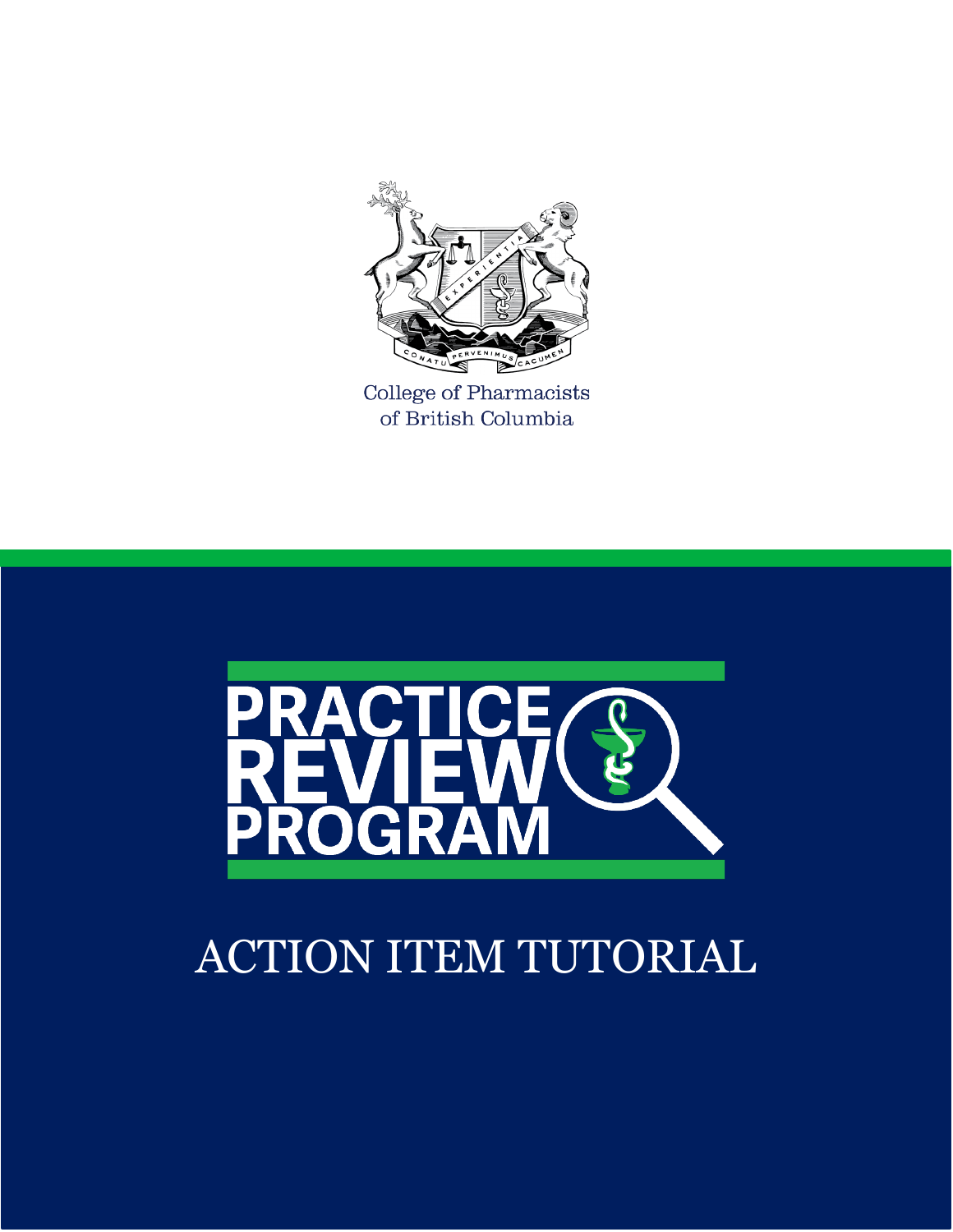

#### Table of Contents

*(Click link below to go to section)*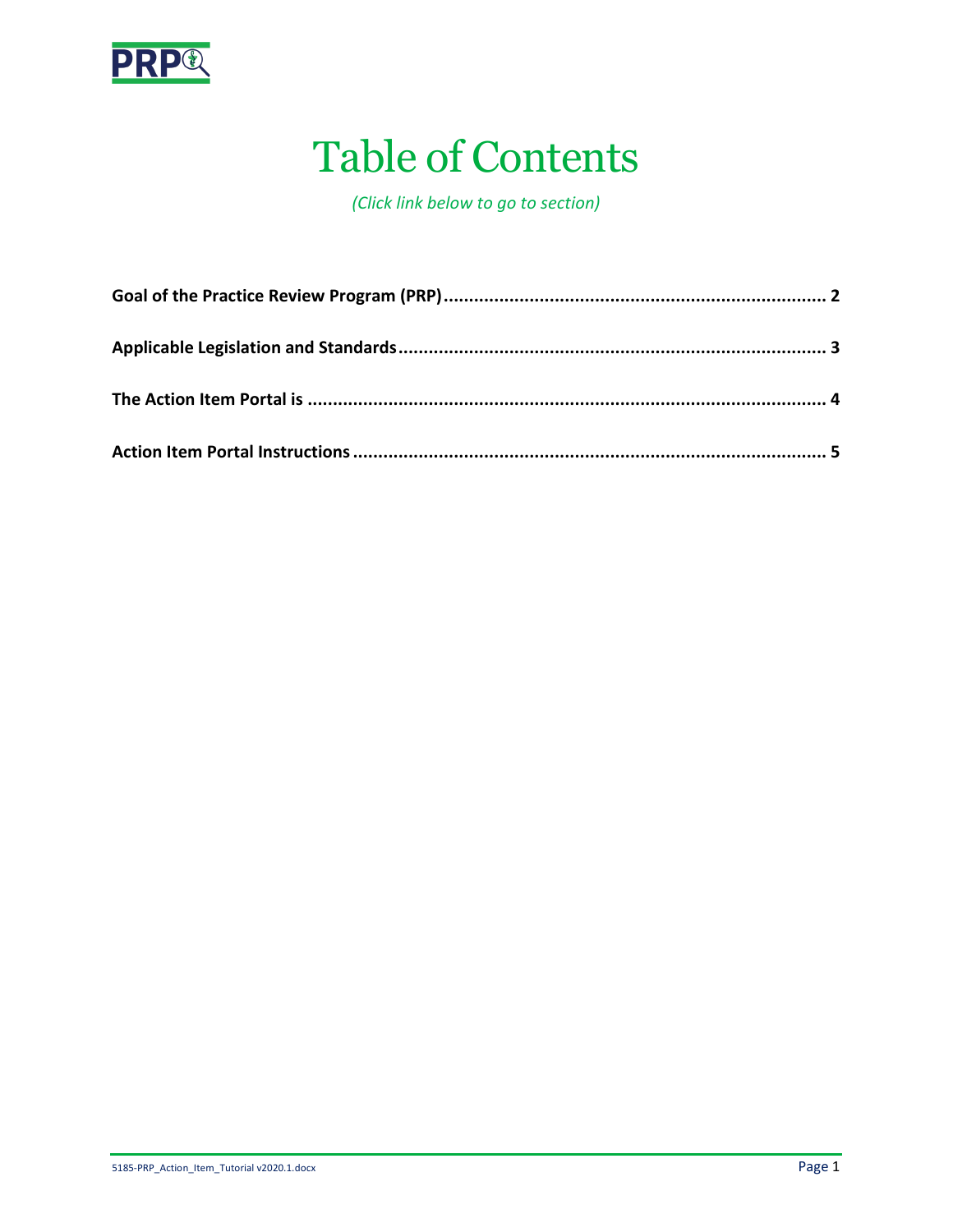

# <span id="page-2-0"></span>Goal of the Practice Review Program (PRP)

- To protect public safety by improving compliance with College Bylaws and Professional Practice Policies;
- To increase awareness, understanding and compliance with all applicable legislation, standards and College expectations as a regulated pharmacy professional and of a licensed pharmacy; and
- To ensure consistent delivery of pharmacy services across British Columbia by observing regulated pharmacy professionals in their own practice settings as they perform daily duties.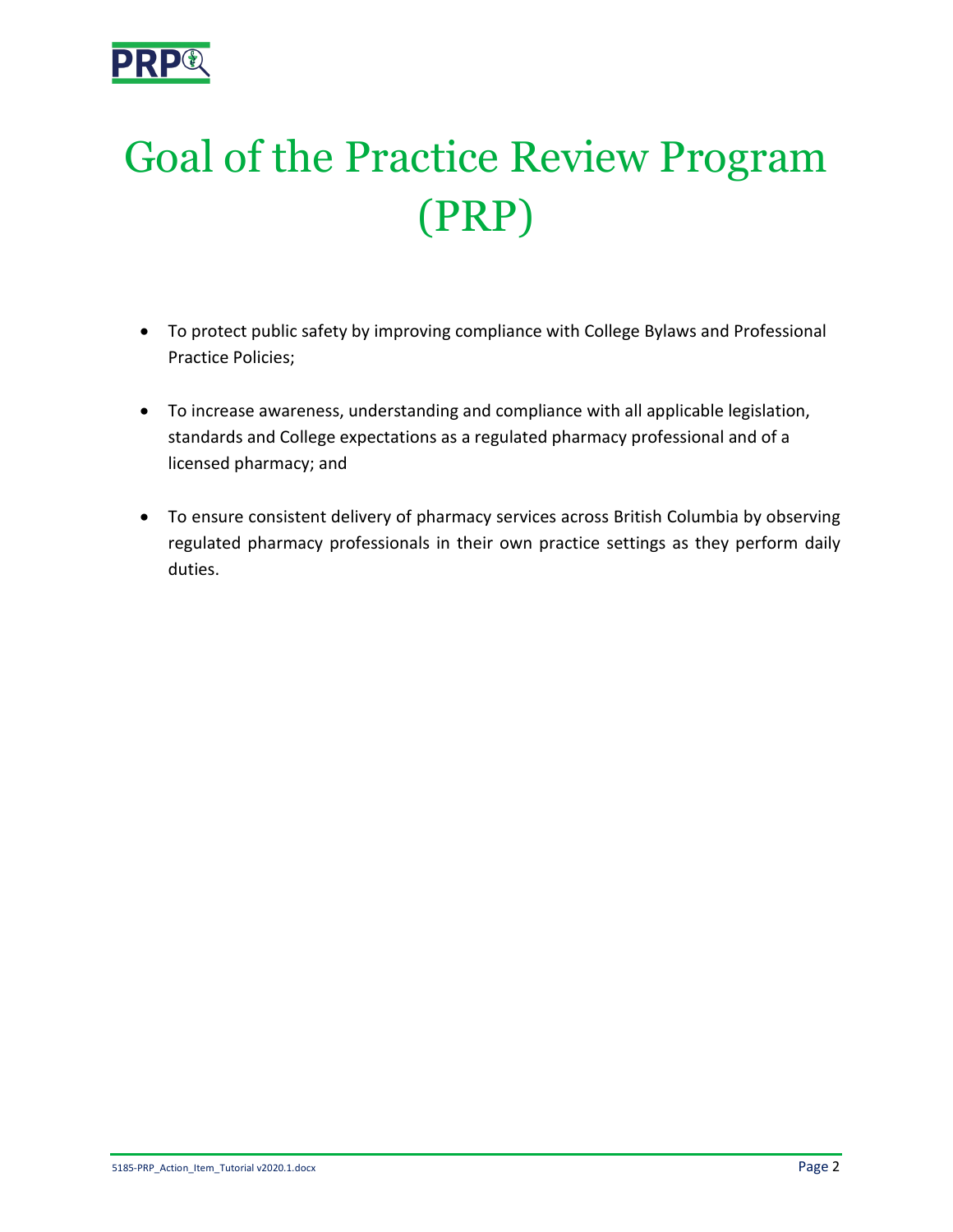

# <span id="page-3-0"></span>Applicable Legislation and Standards

All of the review statements are taken from the following legislation and standards: *(Click to link to legislation or standard)*

- *[Health Professions Act](http://www.bclaws.ca/EPLibraries/bclaws_new/document/ID/freeside/00_96183_01)* **(***HPA***)**
	- o [Regulations and Bylaws](https://www.bcpharmacists.org/acts-and-bylaws)
- *[Pharmacy Operations and Drug Scheduling Act](http://www.bclaws.ca/civix/document/id/complete/statreg/03077_01)* **(***PODSA***)**
	- o [Regulations and Bylaws](https://www.bcpharmacists.org/acts-and-bylaws)
- **[Code of Ethics –](https://www.bcpharmacists.org/acts-and-bylaws#accpanel-0)** *HPA* **Bylaws - Schedule A**
- **[Professional Practice Policies \(PPP\)](http://www.bcpharmacists.org/professional-practice-policies-and-guides)**
- *[Health Care \(Consent\) and Care Facility \(Admission\) Act](http://www.bclaws.ca/civix/document/id/complete/statreg/96181_01)*
- *[Food & Drugs Act and Regulations](http://laws-lois.justice.gc.ca/eng/acts/F-27/index.html)*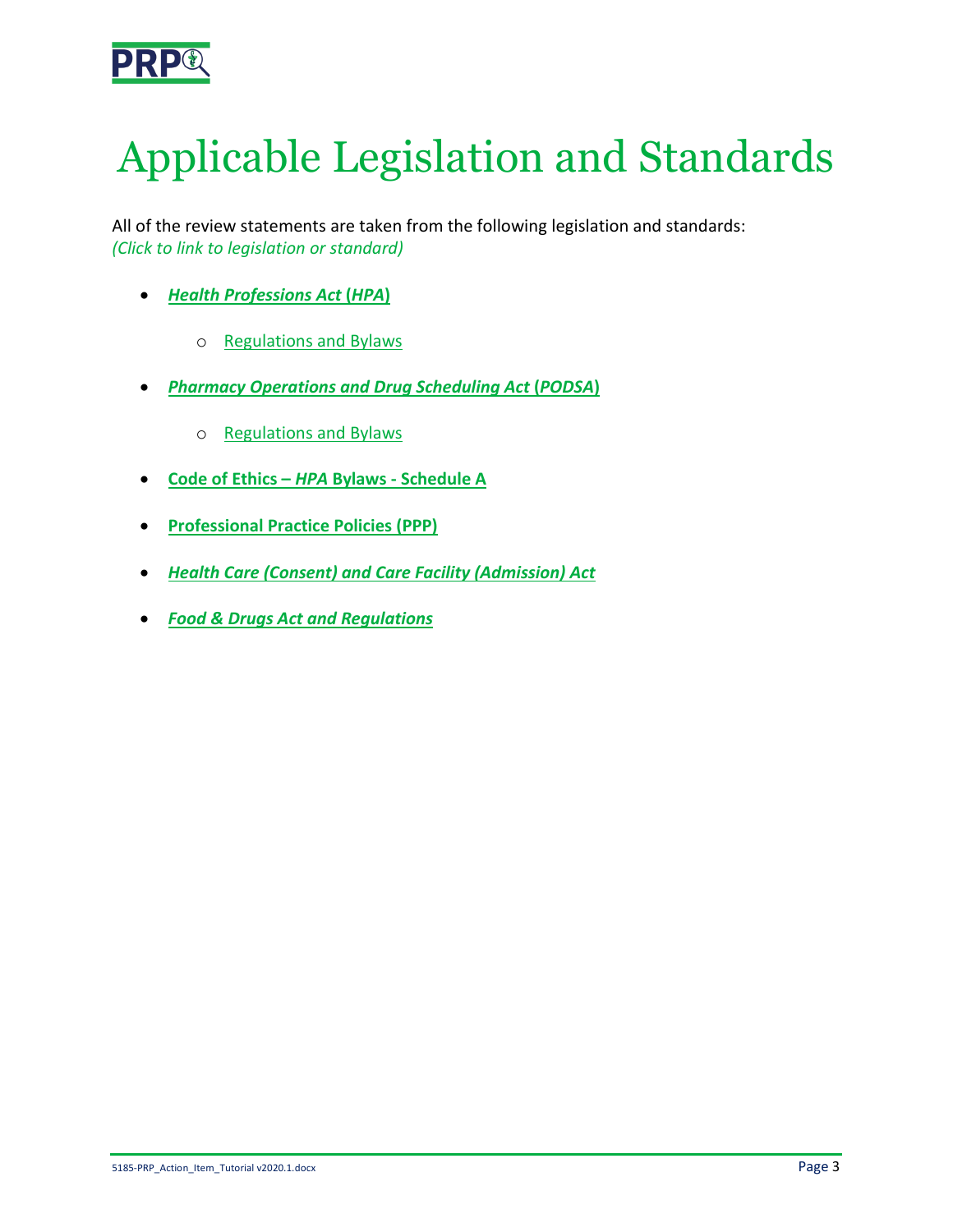

#### The Action Item Portal is

- <span id="page-4-0"></span>• Confidential (you receive your individual results) and secure (accessed by logging in to eServices)
- Used to share *Pharmacy Review* and *Pharmacy Professionals Review* results
	- o *Pharmacy Review* results are only shared with the Pharmacy Manager
	- o *Pharmacy Professionals Review* results are only shared with the individual pharmacy professional
- Used to communicate with your Compliance Officer (CO) after the *Pharmacy Review* and/or *Pharmacy Professionals Review*. You will be able to:
	- o Review your assigned action item(s)
	- o Ask your CO any questions about your action item(s), and
	- o Submit your completed action item(s) along with any supporting documentation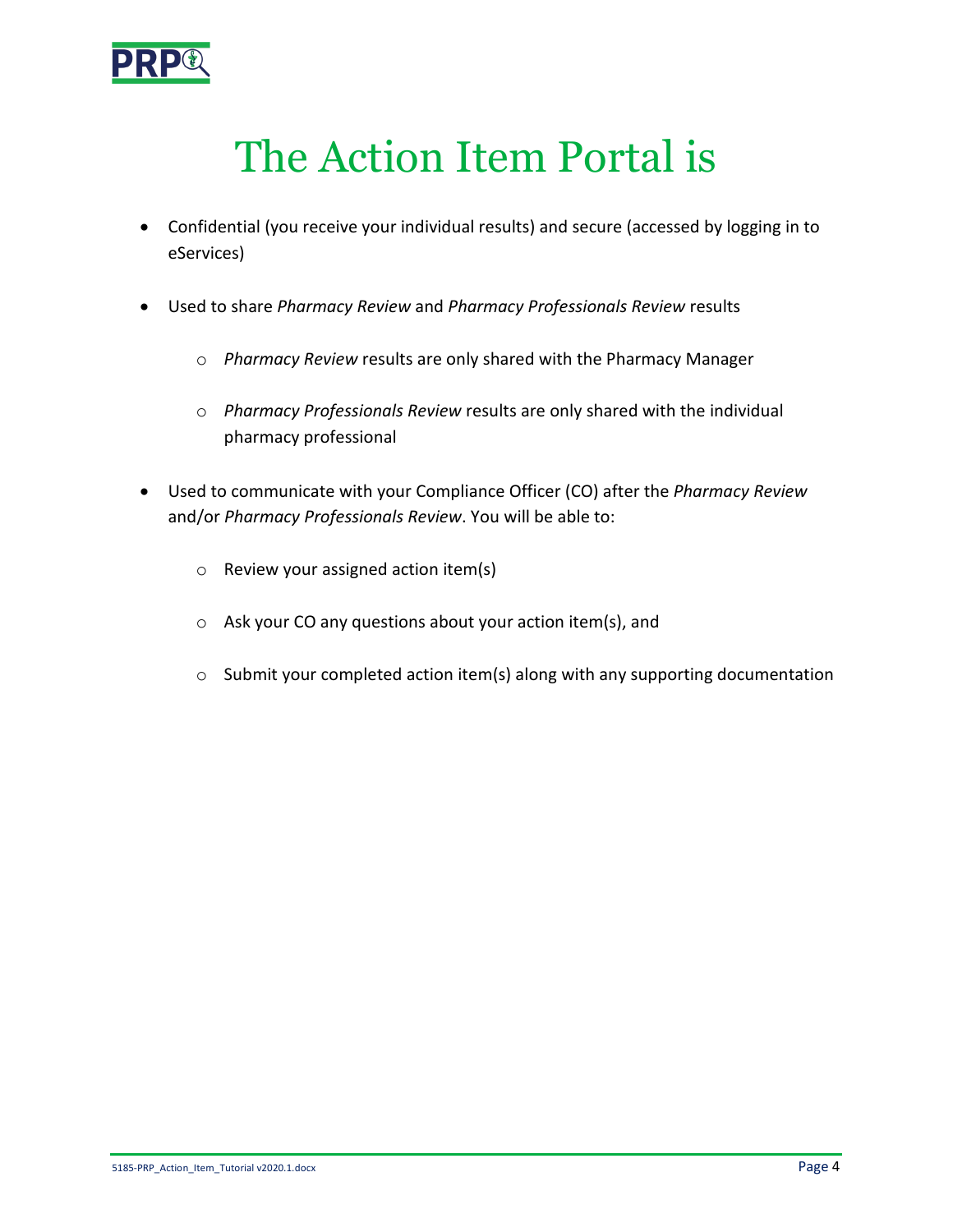

## <span id="page-5-0"></span>Action Item Portal Instructions

1. Use the link included in the results email to access the Action Item Portal through eServices. Alternatively, log into *"eServices"*, select the *"PRP"* tab and then *"Action Item Follow Up"*.

If you are accessing the action item(s) through eServices, for security reasons, you will need to enter your eServices username and password again.

|                                                | $Sign Out \perp\!\!\!\!\perp \!\!\!\!\perp H, i \qquad \qquad Home \quad ContactUs \quad \overleftarrow{\downarrow\!\!\!\!\perp} \ \text{Cart} \ \overrightarrow{ \big(\text{\rm }F\big)\,} \overrightarrow{ \text{\rm in}\,} \big(\text{\rm \textbf{y}}\big)$<br>Q Search |
|------------------------------------------------|----------------------------------------------------------------------------------------------------------------------------------------------------------------------------------------------------------------------------------------------------------------------------|
| College of Pharmaciata<br>of British Oolumbia. | My Profile<br>My Pharmacies<br>PDAP<br>PRP<br>Pre-Registration<br>Resources<br>Events & Services                                                                                                                                                                           |
| eServices - PRP - Action Item Follow-Up        |                                                                                                                                                                                                                                                                            |
| PRP<br>Action Item Follow-Up                   | Action Item Follow-Up                                                                                                                                                                                                                                                      |
| Reports                                        |                                                                                                                                                                                                                                                                            |
|                                                |                                                                                                                                                                                                                                                                            |
|                                                |                                                                                                                                                                                                                                                                            |
|                                                |                                                                                                                                                                                                                                                                            |
|                                                |                                                                                                                                                                                                                                                                            |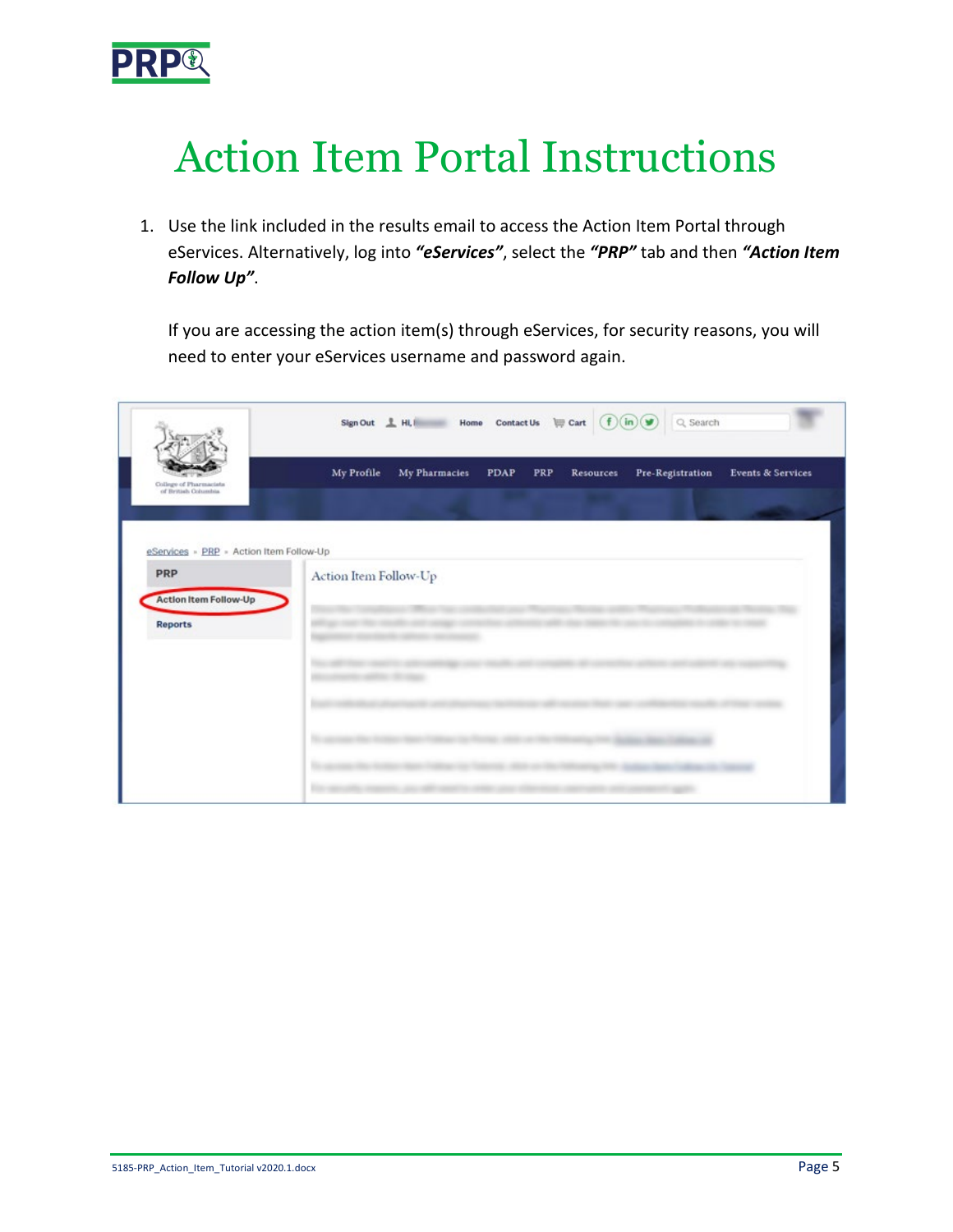

- Each assigned action item includes the:
	- o Legislated and/or College standard
	- o Observation(s) documented by the CO (if applicable)
	- o Due date to complete the action item

| Pharmacy Professionals Review Action Items |                                                                                                             |                                                               |             |                                          |             |         |
|--------------------------------------------|-------------------------------------------------------------------------------------------------------------|---------------------------------------------------------------|-------------|------------------------------------------|-------------|---------|
|                                            | Please click on the below button to acknowledge receipt of your Pharmacy Professionals Review action items. |                                                               |             |                                          |             |         |
| Acknowledge                                |                                                                                                             |                                                               |             |                                          |             |         |
| Legislation/Standard                       | Observation / Action Item                                                                                   | Correspondence Log                                            | Attachments |                                          | Due Date    | Approve |
|                                            |                                                                                                             | Enter Comment and Click Arrow to Save.                        |             | $\mathcal{L}$<br>$\overline{\mathbb{O}}$ | Apr-07-2017 |         |
|                                            |                                                                                                             | <b>CONSTRUCTION</b><br>Enter Comment and Click Arrow to Save. | ∍           | G.<br>$\sqrt{2}$                         | Apr-07-2017 |         |
|                                            | Staff of Alignalis Action Record authority                                                                  |                                                               | ∍           |                                          |             |         |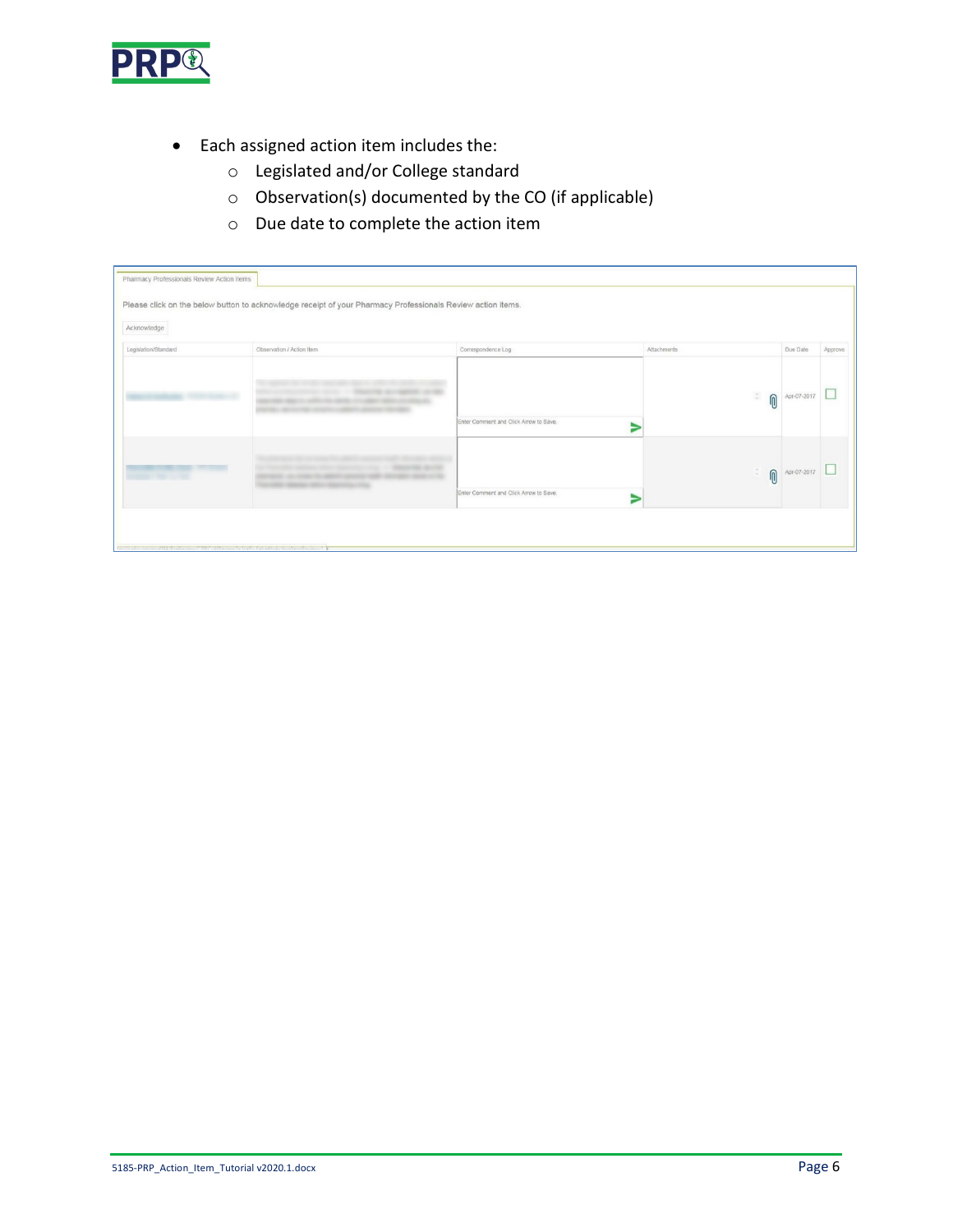

2. Click *"Acknowledge"* to confirm receipt of your action item(s). Action item(s) must be acknowledged within 24 hours.

| Pharmacy Professionals Review Action Items |                                                                                                             |
|--------------------------------------------|-------------------------------------------------------------------------------------------------------------|
|                                            | Please click on the below button to acknowledge receipt of your Pharmacy Professionals Review action items. |
|                                            |                                                                                                             |

• If you are a Pharmacy Manager, you must confirm receipt of the action item(s) for both the *Pharmacy Review* and your *Pharmacy Professionals Review*.

| harmacy Review Action Items <b>C</b> Pharmacy Professionals Review Action Items               |  |
|-----------------------------------------------------------------------------------------------|--|
| Please click on the below button to acknowledge receipt of your Pharmacy Review action items. |  |
| Acknowledge                                                                                   |  |

*Note: You will not be able to use the Correspondence Log without acknowledging receipt of your action item(s). Once you acknowledge the review results, the "Acknowledge" button will disappear.*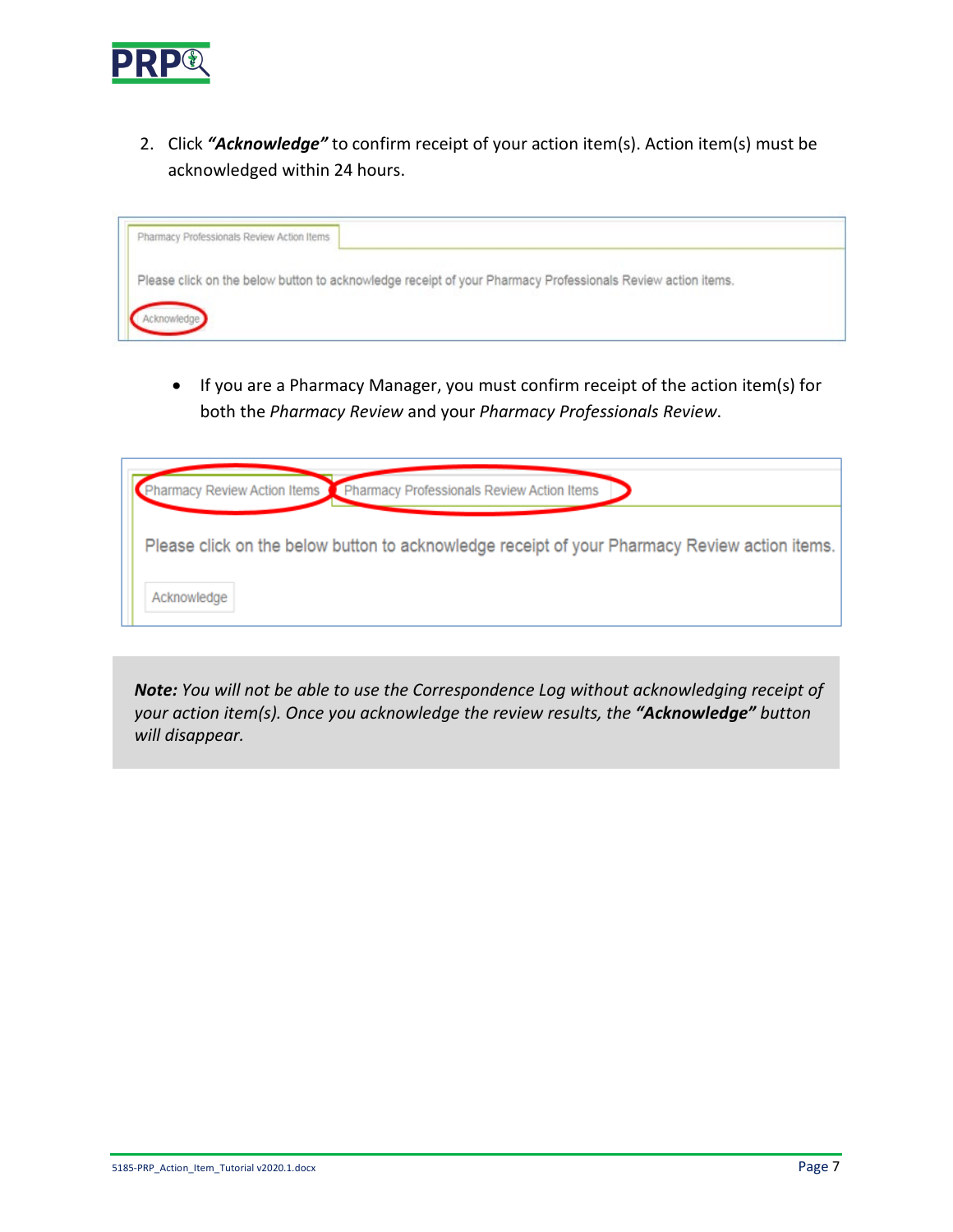

- 3. Complete the assigned action item(s) within 30 days.
- 4. Use the Correspondence Log to ask questions and submit your completed action item(s) to your CO.

| Pharmacy Professionals Review Action Items |                                                                                                             |                                       |              |   |                       |         |
|--------------------------------------------|-------------------------------------------------------------------------------------------------------------|---------------------------------------|--------------|---|-----------------------|---------|
|                                            | Please click on the below button to acknowledge receipt of your Pharmacy Professionals Review action items. |                                       |              |   |                       |         |
| Acknowledge                                |                                                                                                             |                                       |              |   |                       |         |
| Legislator/Standard                        | Observation / Action Item                                                                                   | Correspondence Log                    | c Fornantita |   | Due Date              | Approve |
| commercial construction of the             |                                                                                                             | our Constitution of the Arrow to Save |              | × | $\bigcap$ Aprill 2017 |         |

• To use the Correspondence Log, click on the *"Enter Comment and click Arrow to Save"* field.

| Pharmacy Professionals Review Action Items |                                                                                                             |                                       |            |   |                       |         |
|--------------------------------------------|-------------------------------------------------------------------------------------------------------------|---------------------------------------|------------|---|-----------------------|---------|
| Ackrowledge                                | Please click on the below button to acknowledge receipt of your Pharmacy Professionals Review action items. |                                       |            |   |                       |         |
| Legislation/Standard                       | Observation / Action item                                                                                   | Comespondence Log                     | Atachments |   | Due Date              | Арргоне |
|                                            |                                                                                                             | nter Comment and Click Arrow to Save. |            | ÷ | $\bigcap$ 4pr-07-2017 |         |

• Type in your comment and then click the arrow button to submit your response to the CO. Follow these steps consecutively for every action item.

| Pharmacy Professionals Review Action Items |                                                                                                             |                                               |                                     |          |         |
|--------------------------------------------|-------------------------------------------------------------------------------------------------------------|-----------------------------------------------|-------------------------------------|----------|---------|
| Acknowledge                                | Please click on the below button to acknowledge receipt of your Pharmacy Professionals Review action items. |                                               |                                     |          |         |
| Legislation/Standard                       | Observation / Action item                                                                                   | Comespondence Log                             | Attachments                         | Doe Date | Арргоня |
|                                            |                                                                                                             | Enter Comment and Click Arrow to Save.<br>- 5 | $\leftarrow$ 0 $\leftarrow$ 07-2017 |          |         |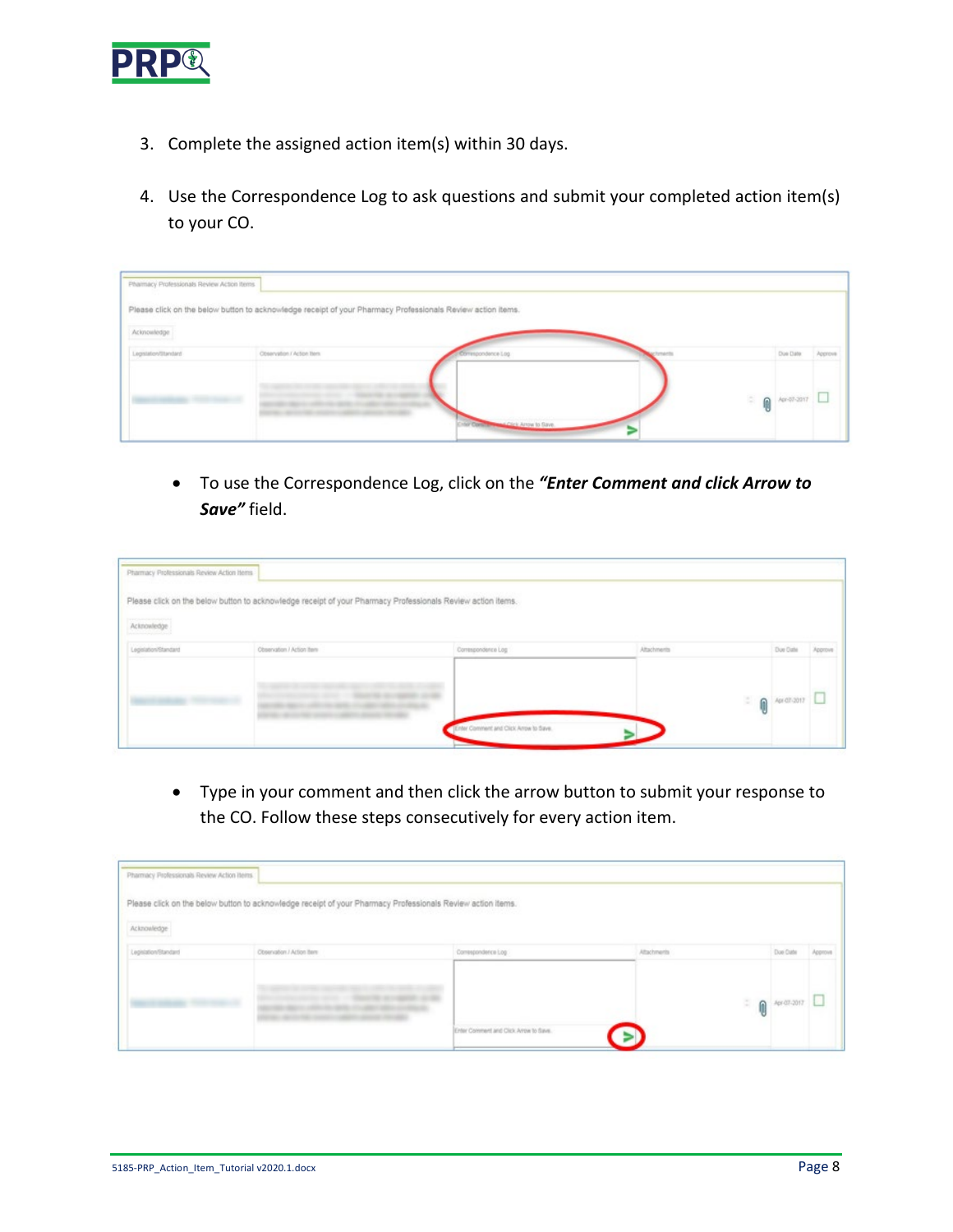

• Once the comment is submitted, it will appear in the Correspondence Log with a date and time stamp.

| Pharmacy Professionals Review Action Items |                                                                                                             |                                                                                                                                                                                       |                    |             |  |
|--------------------------------------------|-------------------------------------------------------------------------------------------------------------|---------------------------------------------------------------------------------------------------------------------------------------------------------------------------------------|--------------------|-------------|--|
|                                            | Please click on the below button to acknowledge receipt of your Pharmacy Professionals Review action items. |                                                                                                                                                                                       |                    |             |  |
| Acknowledge                                |                                                                                                             |                                                                                                                                                                                       |                    |             |  |
|                                            | Observation / Action News                                                                                   | Eachingsto                                                                                                                                                                            |                    | Die Date    |  |
|                                            | Postive identification was not schooled by viewing one piece of primary identification or two pieces        | INc+28-2019 12:47 PM:<br>Since my Practice Review. I have been asking new patients for a piece of primary 1D or two<br>pieces of secondary 10 before providing any phermacy services. | $\frac{1}{2}$<br>n | Dec-28-2010 |  |

*Note: Compliance Officers will only see your comments when they are added to the Correspondence Log. Comments already submitted are not editable and become part of the Review Report.*

• To submit a supporting document, click on the paperclip button and select the file(s) on your computer. Click *"Open"* and the file(s) will appear in the *"Attachments"* column once uploaded. Uploaded files are not editable and become part of the Review Report. The observation/ comment from the CO will specify whether the action item(s) require supporting documentation.

|                                                                                                                                                                                                                                                                                                                                                                 | Observation / Action Item                                                                                                                                                           | Correspondence Log                     |  |  |
|-----------------------------------------------------------------------------------------------------------------------------------------------------------------------------------------------------------------------------------------------------------------------------------------------------------------------------------------------------------------|-------------------------------------------------------------------------------------------------------------------------------------------------------------------------------------|----------------------------------------|--|--|
| dentification was not achieved by viewing one piece of primary identification or two pieces<br>Patient ID Welfination : PPP-54 Policy Statement #2<br>intercibetification, neo Braure that, as a registrant, you positive identify a patient who is not<br>your to you by viewing one pleas of primary identification or two please of secondary identification | Perc28-2019 12:47 PM:<br>toe my Practice Review, I have been asking new patients for a piece of primary 10 or two<br>pieces of secondary (Dibefore providing any pharmacy services. |                                        |  |  |
|                                                                                                                                                                                                                                                                                                                                                                 |                                                                                                                                                                                     | Erter Commert and Click Arrow to Save. |  |  |

*Note: If you are a Pharmacy Manager, you need to complete action item(s) for both the Pharmacy Review and your Pharmacy Professionals Review.*